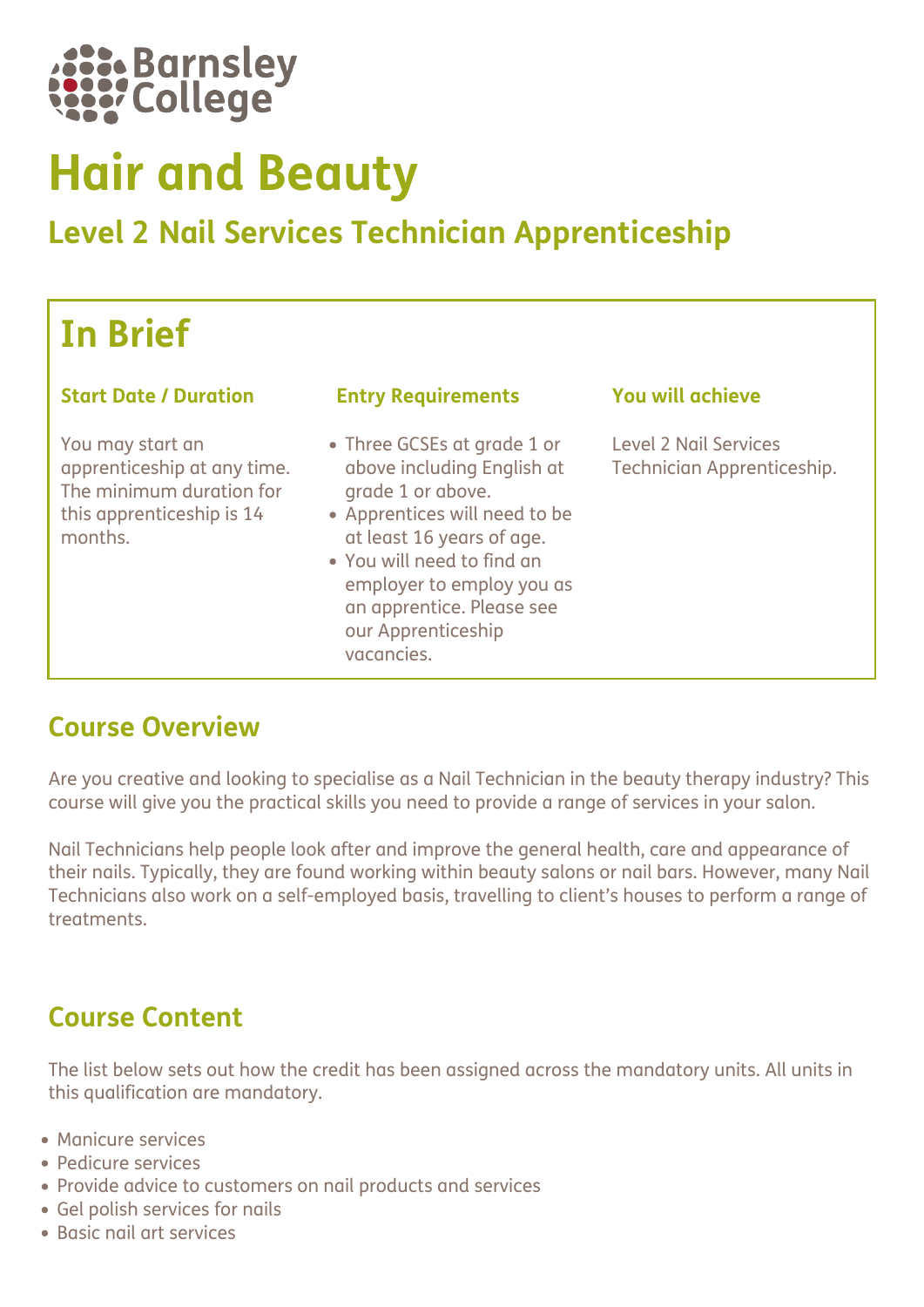Nail enhancement systems

# How will I be assessed?

You will be assessed by your assessor using a portfolio of evidence, practical demonstrations and assignments. You will be assessed both in College and in your place of work. You will also complete and End Point assessment at the end of your programme to achieve your full qualification.

# What Equipment Will I Need?

Students will require a pen and notepad. You will also need to purchase a nail kit. Further information will be provided at induction.

# Where will I study?

Old Mill Lane campus Church Street Barnsley S70 2AX

# What can I do next?

Completion of this course will enable you to work as a professional Nail Technician, manage your own salon, progress to beauty therapy.

### How much does the course cost?

There is no cost to being an apprentice. All costs associated with your apprenticeship, including the cost of training and your salary, will be paid by your employer.

# Extra information

#### Contact the Apprenticeship Team

For further information please contact the team on +44 (0)1226 216 123 or email: info@barnsley.ac.uk [mailto:info@barnsley.ac.uk]

#### Want to join Barnsley Sports Academy and the Sports Village?

Barnsley College has a range of sports opportunities for all students to take part in, gain professional training and compete nationally and internationally. We also have a state-of-the-art fitness village, Honeywell Sports Village [https://www.barnsley.ac.uk/shops-services/honeywell